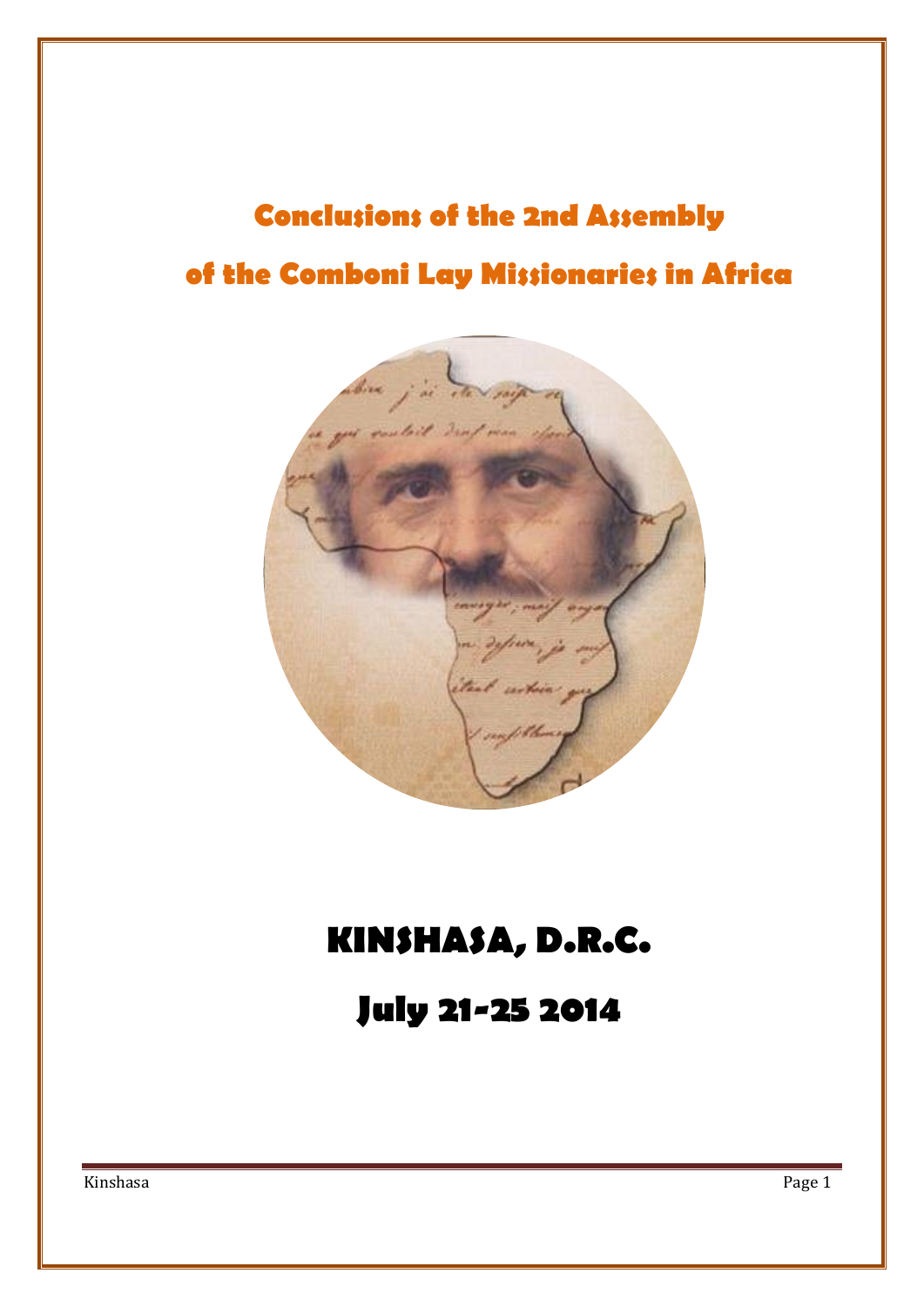## **KINSHASA (DRC) 2014**



The 2nd Continental Assembly of the Comboni Lay Missionaries took place in Kinshasa, DRC on July 21-25, 2014. The participants included five priests, two sisters and 18 lay people, among them the six coordinators of the French-speaking and English-speaking African provinces. They were joined by representatives of the CLM Central Committee.

The objective of the Assembly of Kinshasa was to establish a concrete plan of action based on the resolutions of previous gatherings – the Continental Assembly of Layibi in 2001 and the International Assembly of Maia in 2012 – having as a theme: "Beginning with what we have starting from our reality."

Keeping in mind the current challenges of our African reality, where God calls us to live our vocation as witnesses of his love, according to the charism of St. Daniel Comboni, at the service of mission, which is a gift from God, and after having reflected together, we have come to some conclusions that will allow each province to set up a plan of action. These are the conclusions:

### **Vocation**

- $\clubsuit$  We want to encourage each CLM to live one's vocation as it was defined at Layibi; to overcome life's difficulties and to keep the commitments we have as fathers-mothers, workers and Christians, thus giving witness to our vocation.
- As it was said in Maia, the CLM communities need to formulate processes that will allow the full development of the personal vocation of their members during their entire lifetime. This means setting up a program of prayer, retreats, sacramental life and revision of community life.
- In order to facilitate a joint journey in our vocation as an International Family of CLM, we encourage the new groups to keep in touch regularly with the Continental and Central Committees, in order to get help from those responsible for the coordination. We believe that it is necessary to follow the common lines of the international organization.

Kinshasa Page 2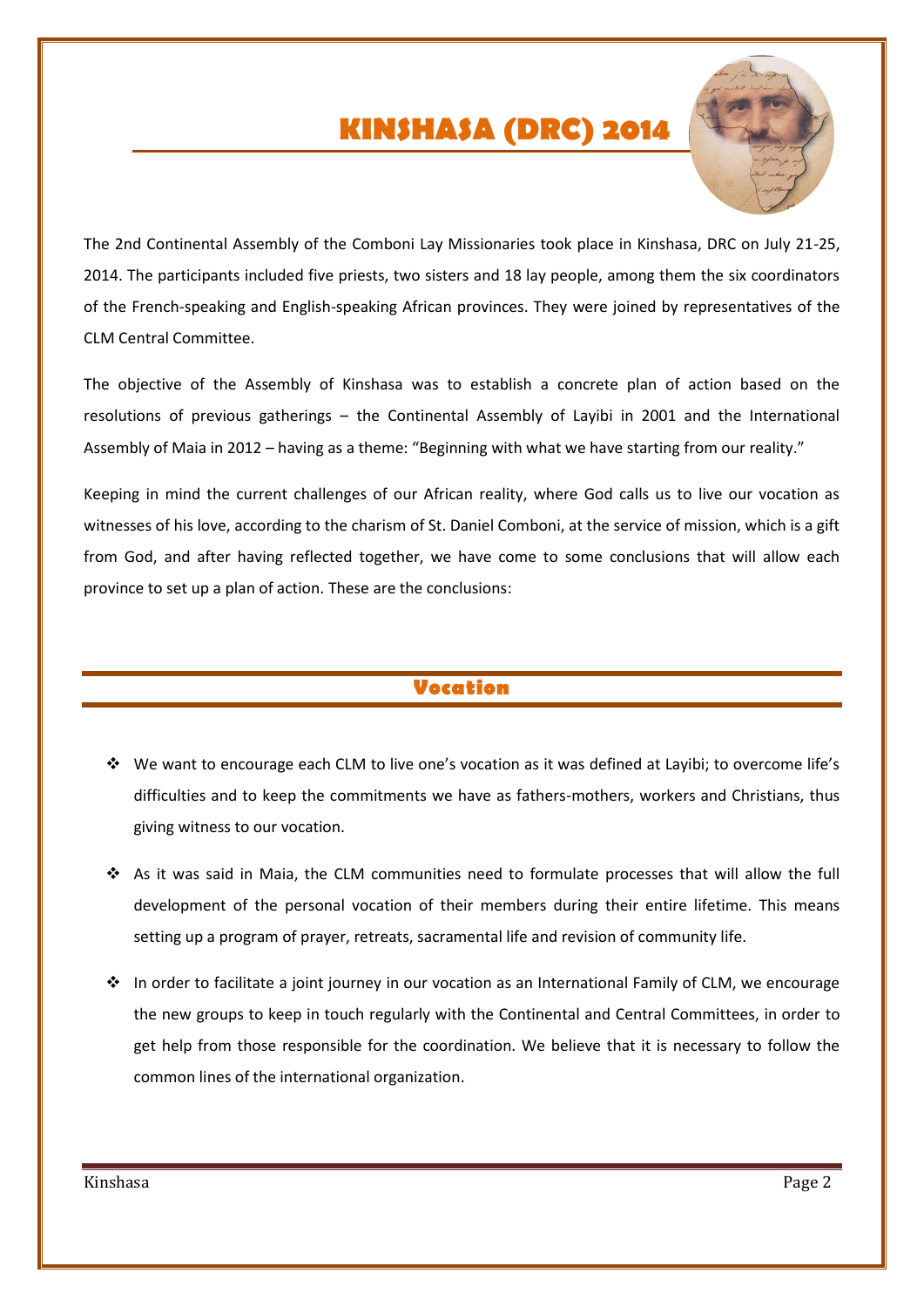## **Relations among the CLM**

- $\div$  The movement holds one single vision. We must all collaborate and work together harmoniously to live this common path.
- $\div$  In order to facilitate the integration of new CLM in the local CLM groups, we must strengthen communications and networking between the sending group and the receiving group, the Central and Continental Committees and the MCCJ provincials.
- In order to reach full integration, we invite the new CLM to take part in the group's activities: ongoing formation, assemblies, retreats, administrative practices and financial contributions…
- \* We encourage CLM working in countries where we have no local members to promote our vocation and form a local group.

### **Formation**

As a movement of CLM in Africa, we are committed to make our formation journey together, in order to follow Christ according to the charism of Comboni who calls us to make common cause with the people to whom we are sent.

The decisions taken in earlier Assemblies guide us on this journey of formation, where we should keep in mind the following aspects:

- $\cdot \cdot$  The provinces must cooperate in the preparation of the various programs and materials for formation;
- $\div$  We must share programs and topics of formation between the provinces and with the Central Committee;
- ❖ We must translate in all languages the formation documents.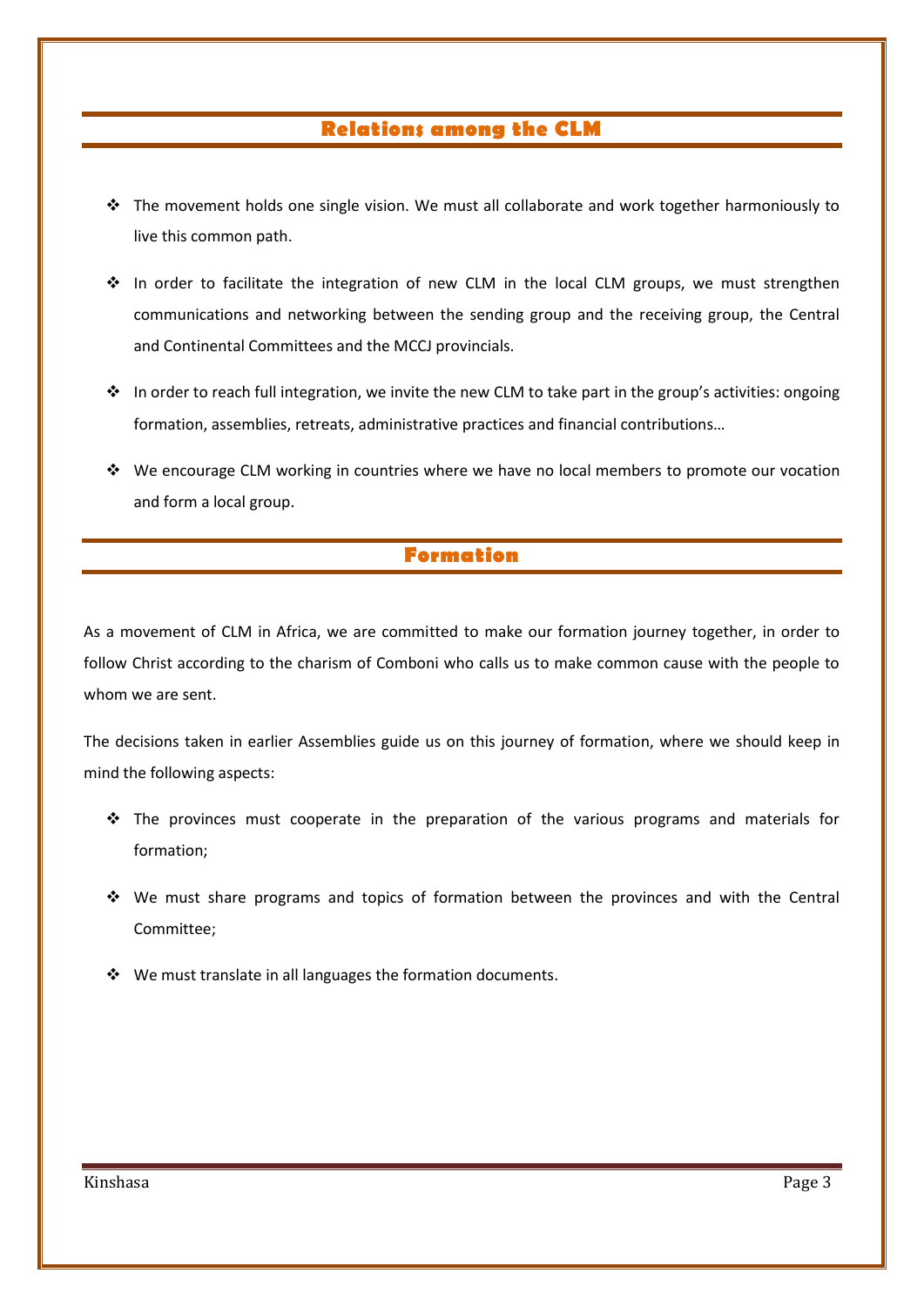#### **Economy**

- We want to include the economy in our spiritual life, in order to live a life based on Providence. In this context, we ask the groups to include the topic of our relations with money in their formation programs, placing our stability and confidence in God.
- $\div$  In the process of our financial autonomy, we invite the various groups to form their members in the various aspects of finances, such as: development projects based on the local needs, the search for funds, accounting…
- \* Knowing that we all belong to this family of CLM, we are called to be responsible for and to support the group. In this sense, all the CLM must contribute to the fund of the local group. From this fund, the group in turn should contribute to the international common fund, managed by the Central Committee.
- $\cdot \cdot$  We are also called to inspire the local Church and all people of good will to support our missionary activity.
- $\cdot \cdot$  In order to reach our financial autonomy, we invite the groups to start fund-generating activities such as in the field of agriculture, animal husbandry, pharmacies, movies, internet and photo-copying centers, production of local handicrafts, talks, formation, dialogue and promotion of events…
- $\div$  It is not enough to engage in projects, but we are also called to give financial reports with great transparency (ledgers, bank accounts with more than one signature…).

#### **Organization**

- **Each Province must have:**
	- A Coordinating Team made up of: a coordinator, a secretary and a treasurer. This team must send its reports to the African and to the General Committees.
	- A person in charge of communications (blog, Facebook, Twitter).
	- A Formation Team which must: plan and prepare the topics of formation; ensure the follow-up and the evaluation of the formation given.
	- Each group must have someone from those in charge of formation who will be networking with those responsible at the national level.

Kinshasa Page 4